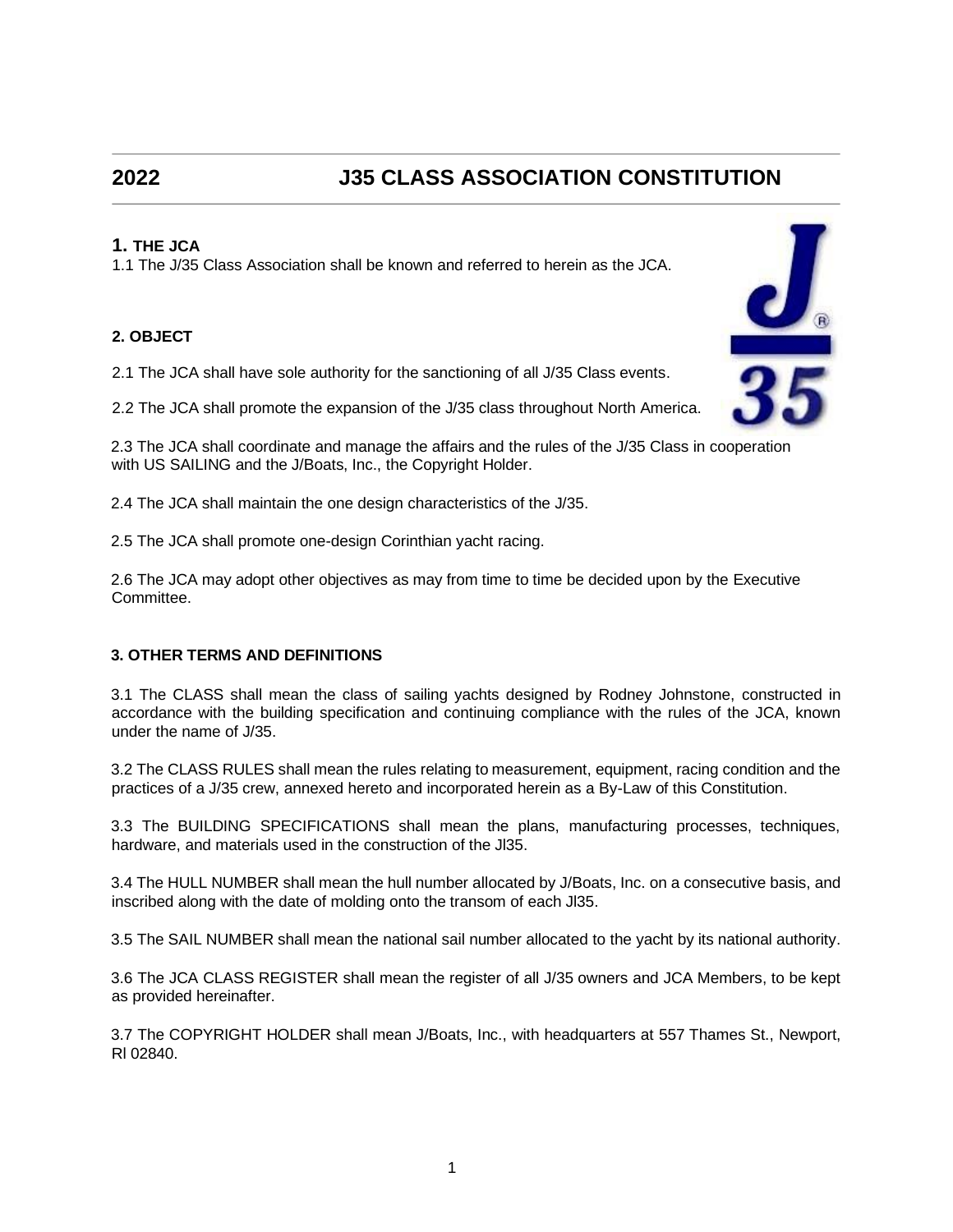3.8 A LICENSED BUILDER shall mean a person or corporation holding a valid license issued by the Copyright Holder to build the J/35.

# **4. OFFICES**

4.1 The principal office of the JCA shall be the address of its statutory agent for service process.

4.2 Other offices may also be established at such places as the Executive committee may determine.

#### **5. MEMBERSHIP**

5.1 ACTIVE MEMBERS shall be J/35 owners. VOTING MEMBERS shall be Active Members who have paid the prescribed annual dues. Voting Members in good standing shall have the right to vote and hold office subject only to a limitation of one vote per yacht in the case of ownership by more than one Voting Member.

5.2 ASSOCIATE MEMBERS / CREW MEMBERS are non-owners who have paid the prescribed annual dues.

5.3 SPONSORING MEMBERS shall be those individuals, organizations or corporations who provide products and/or services to the JCA or its members. Sponsoring members shall be approved by a majority vote of the Executive Committee.

#### **6. FLEET ORGANIZATION**

6.1 A Fleet shall be a territorial unit comprised of independent boat owners within a specific geographical region, as designated by the Executive Committee.

6.1.1 Each Fleet shall hold an election prior to the end of October in each year for the purpose of electing a Fleet Captain and other officers as may be necessary to manage the Fleet. Notice of election shall be sent to all voting members of the designated fleet via email as listed in the JCA member registration and shall be posted on the Class Association website.

6.1.2 All Voting Members of the JCA shall be entitled to vote in person or by electronic means as determined by the Executive Committee,. Notification of a meeting to hold such an election shall be sent to all Voting Members in the Fleet by the Fleet Captain or the Executive committee if the Fleet Captain position is vacant, at least 7 days prior to the meeting Any Voting Member of the Fleet shall be eligible for election. The candidate receiving the most votes cast shall be elected. Inspection of the ballots shall be available upon request by any Voting Member of the District within 7days of the election.

6.1.3 Each Fleet Captain will represent their Fleet on the JCA Executive Committee and shall be a member of the JCA

6.1.4 Each Fleet Captain will appoint a representative to the JCA technical committee who is a JCA member. The Fleet Captain may serve as the Technical Committee representative.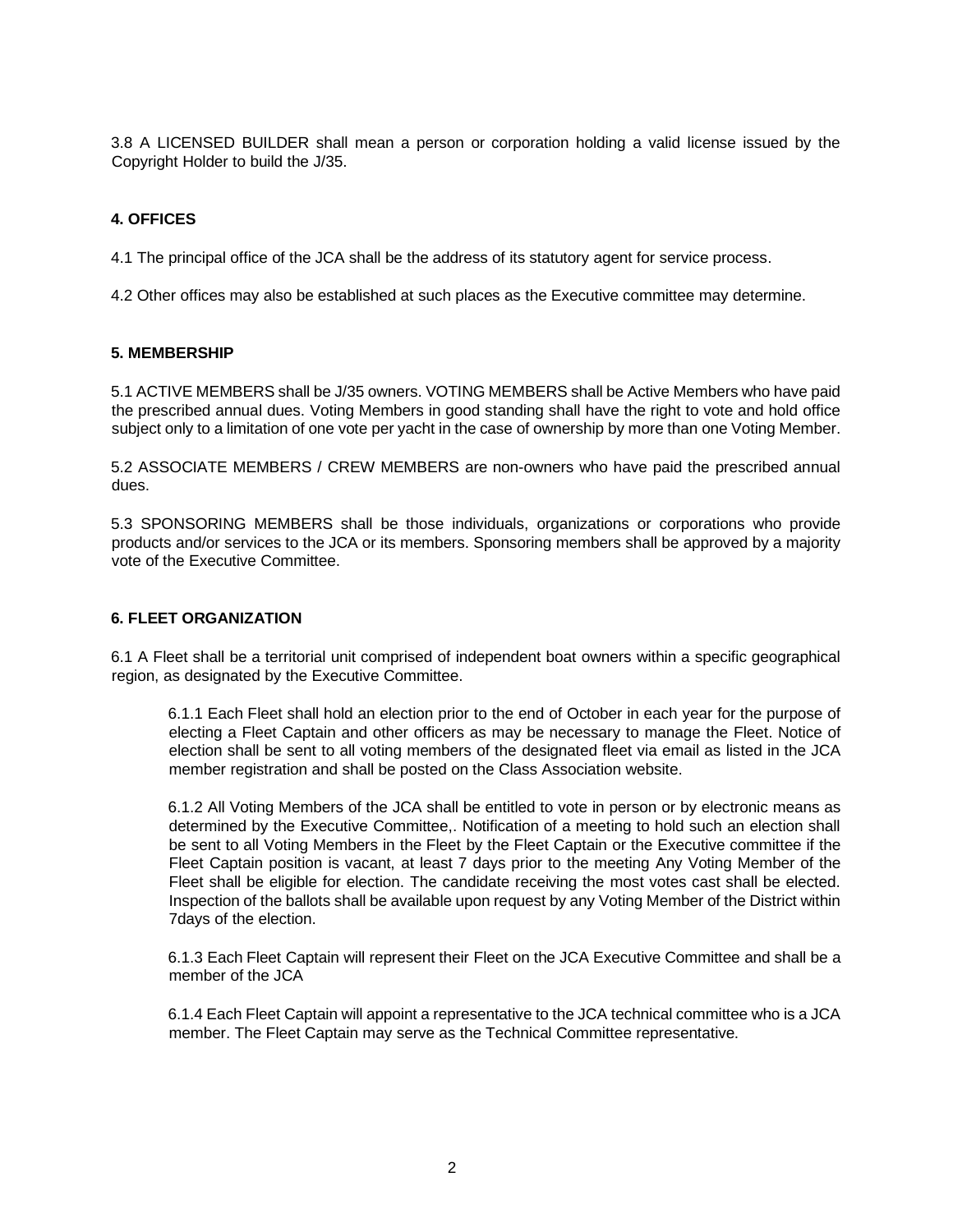6.1.5 In the event a Fleet Captain is no longer able to serve in his/her capacity or the position is vacant, the Executive Committee may appoint a successor by two-thirds majority vote who will serve until an election as specified in Rule 6.1.2 can be held or until the end of the original term, whichever occurs earlier.

6.2. A Fleet shall be self-governed in matters not conflicting with this Constitution.

# **7. ANNUAL DUES AND FEES**

7.1 The JCA shall be financed by the collection of dues from members and other sources as approved by the Executive Committee. The Executive Committee shall annually determine dues for each membership classification and may amend membership classifications as deemed necessary.

7.2 Dues for each calendar year are due and payable to the JCA on January 1. All dues and fees shall be made payable to the J/35 Class Association.

# **8. EXECUTIVE COMMITTEE**

8.1 The Executive Committee shall consist of each Fleet Captain, and the President, Vice President (if elected), Secretary and Treasurer of the JCA.

8.2 Each member of the Executive Committee shall have one vote. At meetings of the Committee three members shall form a quorum. The affirmative vote of a majority of the votes cast by members present, in person or via electronic means at any meeting of the Executive Committee shall be an act of the Committee.

8.3 Changes in the Constitution to be voted upon at an Executive Committee Meeting shall be received by all members of the Executive Committee at least fourteen days prior to the date of the meeting. Approval by two-thirds of the Executive Committee shall be required in order to make a Constitutional change. Alternatively, a majority vote of the voting members of the JCA may approve any changes to this constitution.

8.4 If a member of the Executive Committee is unable to attend a meeting, the Fleet Captain may appoint a substitute for that meeting only. Such designations shall be in writing and received by the Secretary of the JCA no later than seven days prior to the meeting. Participation in a meeting via electronic means is recommended and highly preferred over substitution

8.5 An annual meeting of the Executive Committee shall be held no later than January 31st of each year. At its annual meeting, the Committee shall:

8.5.1 Elect a President, Vice-President (optional), Secretary and Treasurer who will serve as Officers of the JCA for a minimum of two years. The role of Secretary and Treasurer may be combined at the discretion of the Executive Committee

# **9. ELECTIONS OF OFFICERS OF THE JCA**

9.1 Officers of the JCA shall be elected by a majority vote of the Executive Committee from the membership of the Executive Committee or from the JCA membership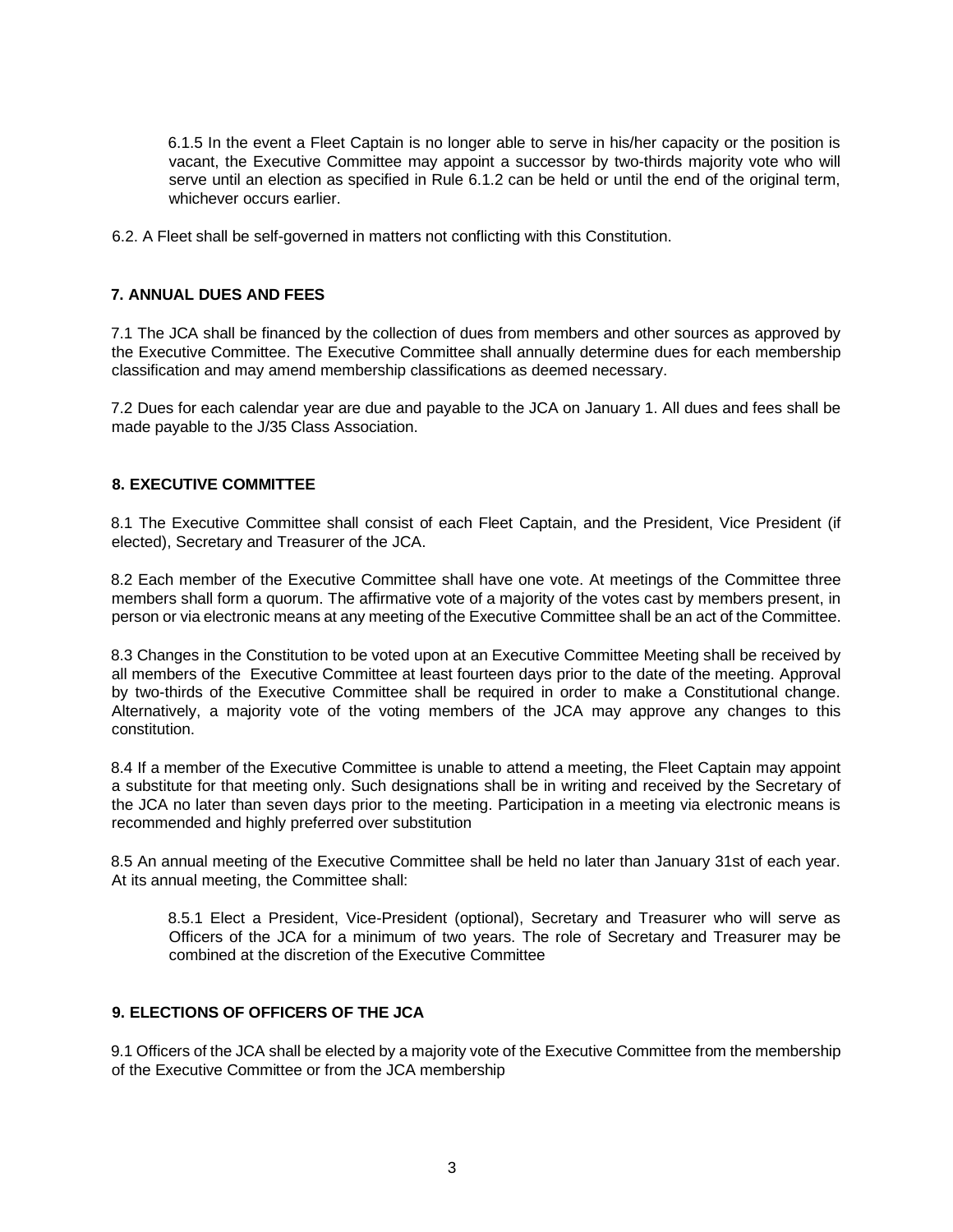9.2 If no nominations are received current officers if so inclined, may continue until such time as nominations are received.

#### **10. OFFICERS OF THE JCA**

10.1 It shall be the duty of the President of the JCA to preside over meeting of the Executive Committee and enforce the By-Laws and Rules of the JCA.

10.2 It shall be the duty of the Vice-President or the Treasurer if no Vice-President is appointed to assist the President in the discharge of his duties, and in his absence, or in case of a vacancy in the office of the President, to act as President.

10.3 It shall be the duty of the Secretary to keep correct minutes of all the Executive Committee meetings and be responsible for communicating the decisions of the Executive Committee to all members.

10.4 The Treasurer shall have charge of all funds of the JCA, make such disbursements as the Executive Committee may direct, maintain the JCA Class Register, and present a financial statement which includes all bank statements at each annual meeting and as the Executive Committee may direct.

#### **11. EXECUTIVE COMMITTEE**

.

11.1 The Executive Committee shall consist of the President, Vice President, Secretary, Treasurer, Technical Committee Chair, the immediate past President of the JCA, and the elected Fleet Captains

11.2 At meetings of the Executive Committee, three members shall form a quorum. Each member of the Executive Committee shall have one vote.

11.3 In the event a member of the Executive Committee is no longer able to serve in his or her capacity, the Executive Committee may appoint a successor from the members of the JCA, subject to approval by a majority vote of the Executive Committee.

11.4 The Executive Committee shall be empowered to appoint an advisory group to provide counsel or assistance.

11.5 The Executive Committee may appoint such agents and attorneys as necessary to transact the business of the JCA.

11.6 The Executive Committee shall handle financial matters in accordance with the following provisions:

11.6.1 Accounts shall be kept giving full particulars of all amounts of funds received by the JCA and a detailed description of such receipts and expenditures, and all assets and liabilities of the JCA.

11.6.2 the Treasurer shall validate Payments and receipts of funds.

11.6.3 Commitments in excess of the sum of \$1500.00 shall require the co-signature of the President or Vice-President.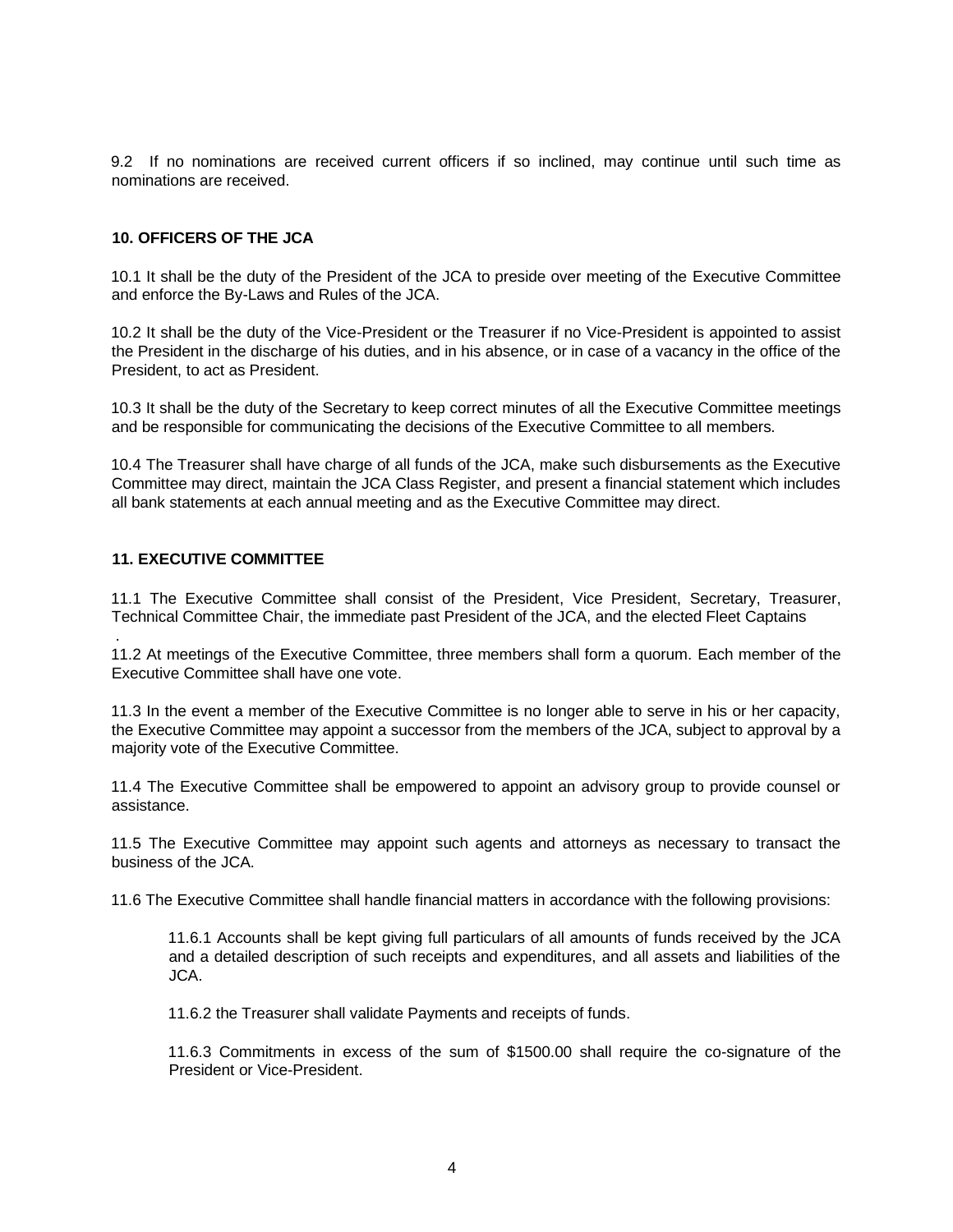11.6.4 The fiscal year of the JCA shall be the calendar year.

11.6.5 The Executive Committee shall periodically appoint a qualified auditor who shall examine the correctness of the accounts and certify the annual financial statement.

# **12. TECHNICAL COMMITTEE**

12.1 The Technical Committee shall consist of a Chairperson appointed by a majority vote of the Executive Committee, a JCA Member representative from each district, and the Designer or his appointee.

12.2 The Technical Committee shall be responsible for making recommendations to the Executive Committee regarding Class Rules, Building Specifications and Measurements, including suggested amendments, additions, and interpretations.

12.3 The Technical Committee shall be responsible for the appointment of official Class measurers and the creation and recording of Measurement Certificates.

12.3.1 The names and addresses of official Class measurers shall be recorded by the Secretary of the JCA.

12.3.2 Official class measurers may issue Measurement Certificates for class legal J/35s.

# **13. CHANGES IN THE J/35 CLASS RULES (OR MEASUREMENT CERTIFICATES)**

13.1 Changes to the Class Rules may be proposed by any Voting Member, a Licensed Builder, or a member of the Technical Committee of the JCA.

13.2 The proposed change(s) will be reviewed by the Technical Committee which will formulate a resolution for review by the Executive Committee. Upon receiving a majority of affirmative votes by the Executive Committee the predisposed resolution shall be presented to all Voting members of the JCA in writing by mail or other electronic means as designated by the JCA member, with a return ballot. All eligible ballots returned to the Secretary of the JCA within twenty-one days of the date of the mailing shall be counted. If a majority of the votes cast are in favor of the resolution it shall be adopted as a Class Rule.

13.3 Notification of such changes shall be communicated to all members by the Secretary of the JCA within seven days.

13.4 Changes shall apply to all regattas occurring 60 days after the date of approval, or at the time deemed appropriate by the Executive Committee, which if different than sixty days shall be communicated to all members by the Secretary of the JCA.

# **14. CHANGES IN BUILDING SPECIFICATIONS**

14.1 Changes to the Building Specifications may be proposed to the executive Committee by a Voting Member or by the Copyright Holder. If after review, such changes are deemed by the Technical Committee